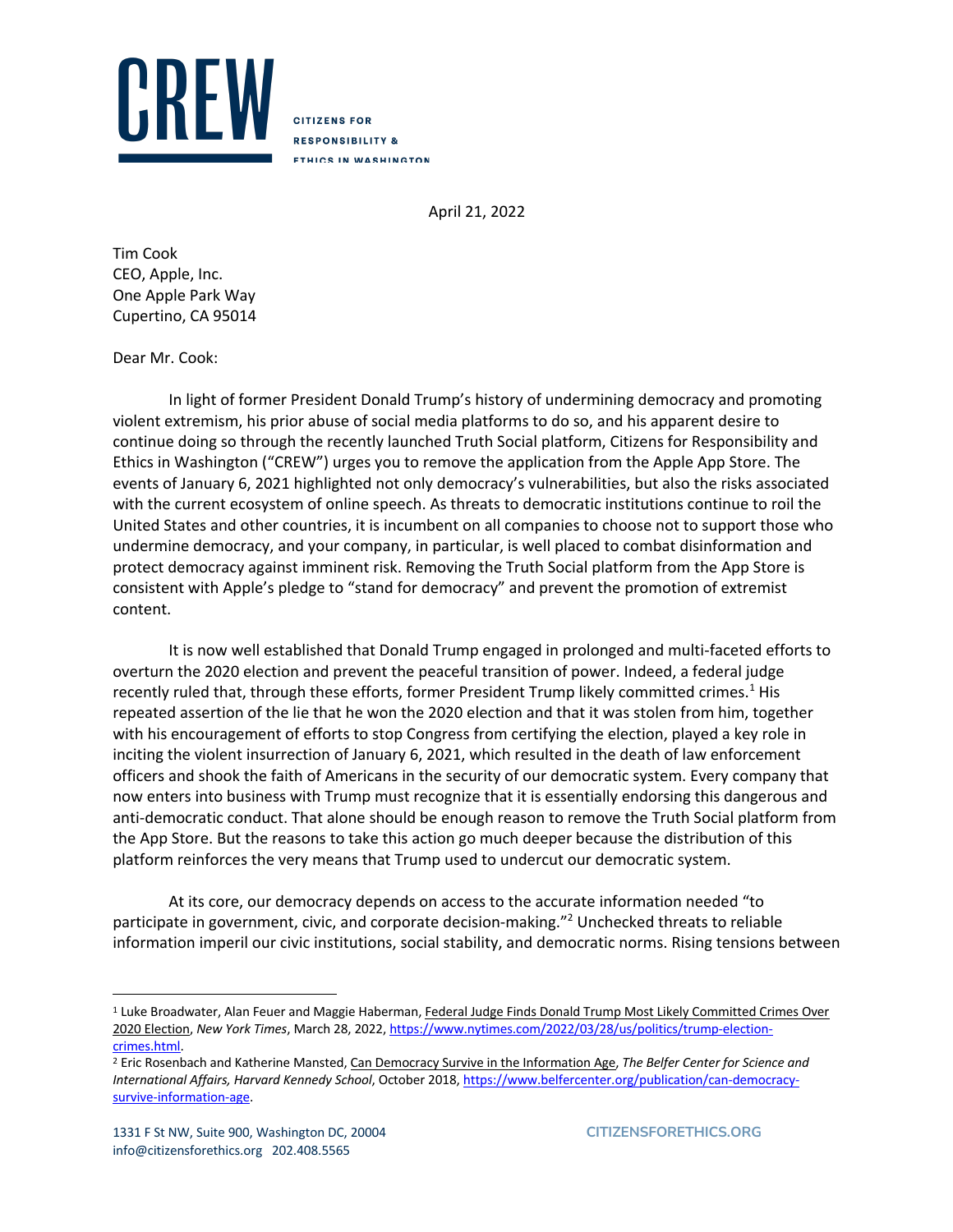April 21, 2022 Page 2

democratic and autocratic systems place an even greater burden on information technologies. Misuse of social media, for this reason, constitutes a major challenge that must be met with decisive action.

According to public reporting regarding the application's "soft launch," the Truth Social platform, a Trump Media & Technology Group product, will likely have "a lenient approach to content moderation."3 Recent history demonstrates that this lack of oversight can translate into the spread of dangerous disinformation, the coordinated mobilization of anti-democratic groups, and even the threat of violence.

While in office, President Trump and his senior administration officials' consistent abuse of social media caused widespread concern. Using technology platforms in a quasi-governmental capacity while often failing to abide by the basic requirements for government conduct, the Trump administration repeatedly abused digital communications technology. From "stoking misinformation" to "spreading unproven treatments for the coronavirus," President Trump himself played an instrumental role in disseminating disinformation during times of crisis.4

The events leading up to, and including, the attack on the U.S. Capitol on January 6, 2021, make the potential danger of former President Trump's abuse of social media platforms more apparent. Emboldened by Trump's social media actions, rioters persisted in their attempts to disrupt a peaceful transfer of power by violent means. At the height of the attack, Trump posted a video to social media in which he "doubled down on his claim that the election was fraudulent," thereby providing rioters with a rationale for their continued actions.<sup>5</sup> Worse still, January 6 insurrectionists, including members of vigilante groups, relied on social media platforms like Facebook, Twitter, and Parler to organize their activities to overturn a legitimate election and to mobilize like-minded individuals who otherwise would have remained uncoordinated in their actions.<sup>6</sup> As we saw on that day, the results were deadly.

Even as a private citizen banned from social media, former President Trump has attempted to jeopardize the stability of our democratic institutions, promoting election fraud lies to energize his supporters. Trump's promotion of the "big lie" false claims of election fraud during the 2020 presidential election that stole the race from Trump has provided "a constant drumbeat for the former President since he left office" and a rallying cry to his supporters.<sup>7</sup> These baseless conspiracy theories have taken a firm hold, and social media has played a determinative role in making that happen.<sup>8</sup> A recent U.S. Department of Homeland Security advisory on terrorism threats to the U.S. warned that "widespread online proliferation of false or misleading narratives regarding unsubstantiated widespread election fraud" constitutes a decisive factor "contributing to the current heightened threat environment" across

<sup>3</sup> Lauren Feiner, Trump-Backed Truth Social Tops Apple's App Store Charts, *CNBC*, February 22, 2022, https://www.cnbc.com/2022/02/22/trump-backed-truth-social-tops-apples-app-store-charts.html. <sup>4</sup> Shira Ovide, Trump Isn't the Only One, *New York Times*, January 8, 2021,

https://www.nytimes.com/2021/01/08/technology/trump-misinformation-superspreaders.html.<br><sup>5</sup> Kimberly Dozier and Vera Bergengruen, <u>Incited by the President, Pro-Trump Rioters Violently Storm the Capitol</u>, *Time*, January 6, 2021, https://time.com/5926883/trump-supporters-storm-capitol/.

<sup>6</sup> Adrienne LaFrance, History Will Not Judge Us Kindly, *The Atlantic*, October 25, 2021,

https://www.theatlantic.com/ideas/archive/2021/10/facebook-papers-democracy-election-zuckerberg/620478/.

<sup>7</sup> Chris Cillizza, Here's the Terrible Reality: Trump's Election Lie is on the March, *CNN*, February 11, 2022,

https://www.cnn.com/2022/02/11/politics/trump-big-lie-2020-election-poll/index.html.

<sup>8</sup> Justin Hendrix, The Big Lie is a Reality, *Just Security*, February 23, 2022, https://www.justsecurity.org/80324/the-big-lie-is-areality/.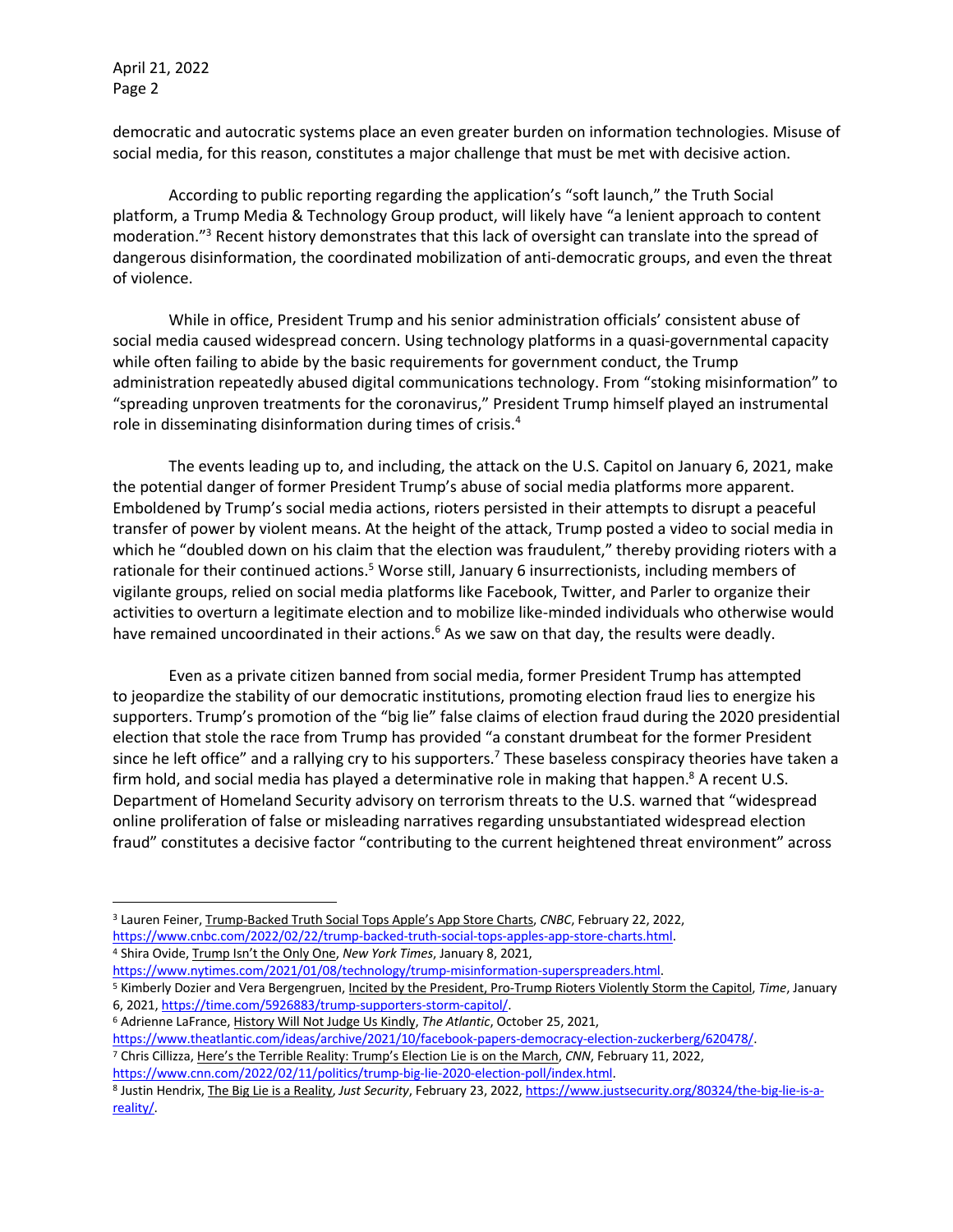April 21, 2022 Page 3

the country.<sup>9</sup> The role that Truth Social might play in providing a platform for those who seek to spread misinformation is no mere abstraction. For instance, individuals such as Donald Trump Jr. and Roger Stone, who have faced scrutiny for their roles in the events of January 6 and spreading election falsehoods, are already using the application.<sup>10</sup>

Fortunately, there is a strong precedent for taking action in response to security threats. In the wake of the attacks on the Capitol in 2021, major social media platforms—including Twitter, Facebook, and YouTube—banned President Trump for fear that his online presence would incite further violence.11 This mass removal set the standard that even a sitting president could be barred from social media activities if warranted to prevent violence and protect our democratic system. Moreover, after right-wing extremists migrated from platforms such as Twitter or Facebook to Parler, technology giants including Google took swift action to remove Parler from its Google Play Store immediately following the Capitol riots.<sup>12</sup> Your company quickly followed suit,<sup>13</sup> only agreeing to reinstate Parler after the company put enhanced moderation infrastructure in place.<sup>14</sup>

In addition to inviting wider harms and effectively endorsing former President Trump's antidemocratic conduct, keeping the Truth Social platform available in the App Store could pose significant reputational risks to your business. Your company has not only a demonstrated record of imposing needed limitations on would-be bad-faith actors in digital spaces, but also an affirmed public commitment to combating harmful online content. Notably, your App Store Review Guidance disallows objectionable content including, "defamatory, discriminatory or mean-spirited content, including references or commentary about religion, race, sexual orientation, gender, national/ethnic origin, or other targeted groups, particularly if the app is likely to humiliate, intimidate, or harm a targeted individual or group."15 Your actions on this front have been consistent. In 2018, Apple took a stand to remove conspiracy theorist Alex Jones' InfoWars application from the App Store when it became apparent that platform users were operating in violation of Apple's rules against "objectionable

<sup>9</sup> National Terrorism Advisory System Bulletin, *U.S. Department of Homeland Security*, February 7, 2022,

https://www.dhs.gov/ntas/advisory/national-terrorism-advisory-system-bulletin-february-07-2022.<br><sup>10</sup> See Drew Harwell and Josh Dawsey, Trump's Truth Social in Trouble as Financial, Technical Woes Mount, Washington Post, April 5, 2022, https://www.washingtonpost.com/technology/2022/04/05/trump-truth-social-media-failure/; Zachary Petrizzo, Roger Stone Claims He's Being 'Censored' on Trump's Free-Speech App, *The Daily Beast*, April 3, 2022, https://www.thedailybeast.com/roger-stone-claims-hes-being-censored-on-trumps-truth-social.

<sup>11</sup> Jeanine Santucci, Donald Trump Announces New Social Media Platform, Truth Social, After Being Banned from Major Apps, *USA Today*, October 20, 2021, https://www.usatoday.com/story/news/nation/2021/10/20/donald-trump-announces-newmedia-platform-truth-social-after-twitter-ban/6113559001/.

<sup>12</sup> Kif Leswing, Google Removes Parler, Popular with Trump Supporters, from App Store for Android, *CNBC*, January 8, 2021, https://www.cnbc.com/2021/01/08/google-removes-parler-app-from-google-play-store.html.

<sup>13</sup> Kelsey Vlamis, Apple Has Banned Parler from its App Store for Failing to Remove Content that Promotes Violence, *Business Insider*, January 9, 2021, https://www.businessinsider.com/apple-bans-parler-from-app-store-over-content-promotes-violence-2021-1.

<sup>14</sup> Alison Durkee, Parler is Back on Apple's App Store Following Post-Jan.6 Ban, *Forbes*, May 17, 2021, https://www.forbes.com/sites/alisondurkee/2021/05/17/parler-is-back-on-apples-app-store-following-post-jan-6 ban/?sh=5fc664bf7693.

<sup>15</sup> App Store Review Guidelines, *Apple, Inc*., accessed on February 24, 2021, https://developer.apple.com/appstore/review/guidelines/.